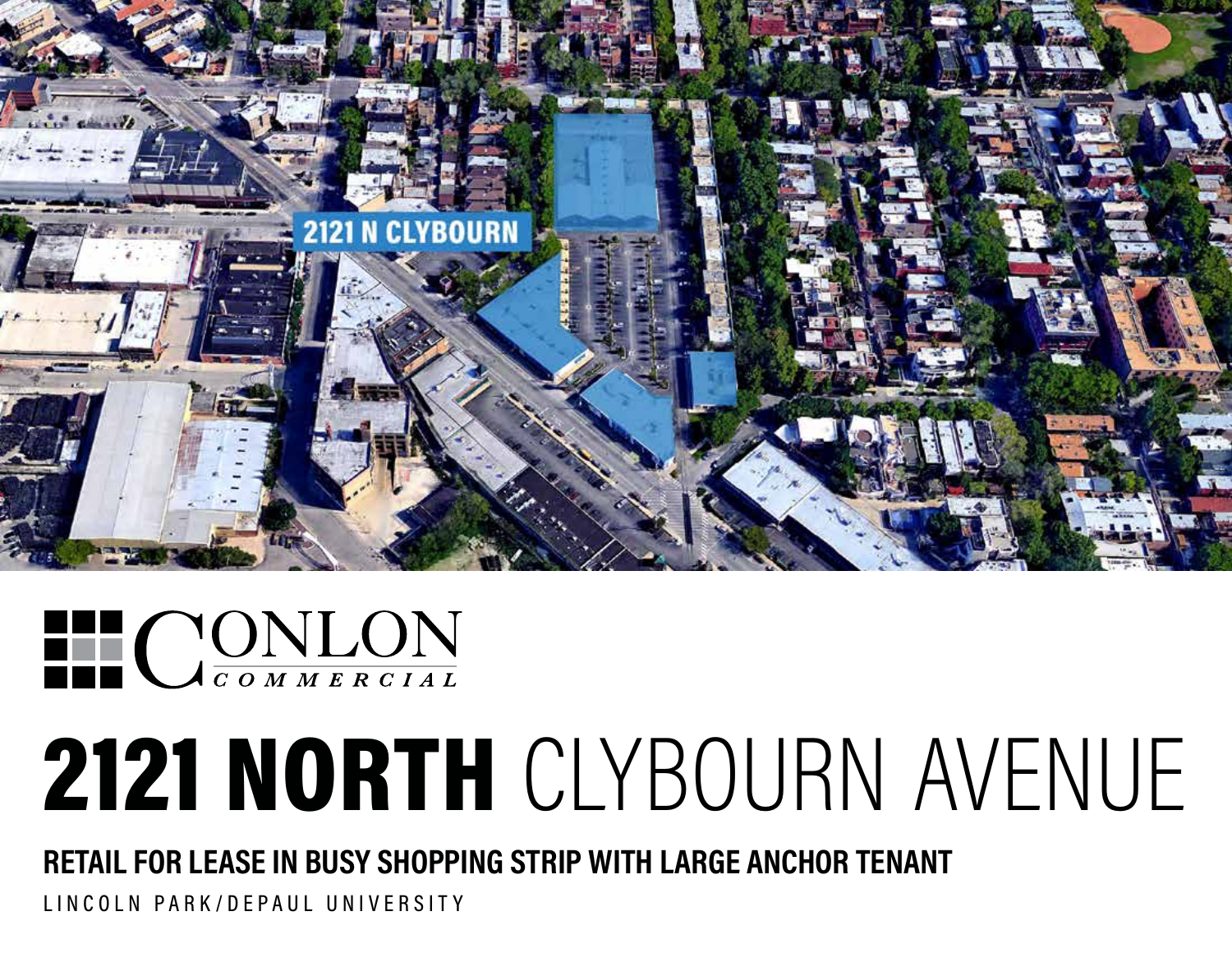### SPACE DETAILS

#### SPACE AVAILABLE

▶ Suite B: 10,300 SF

#### RENTAL RATE

▶ Negotiable

| <b>ADDRESS</b> | <b>TENANT</b>                   | <b>SF</b> |
|----------------|---------------------------------|-----------|
| <b>ANCHOR</b>  | <b>BROOKLYN BOULDERS</b>        | 36,344    |
| $A1-2$         | <b>CHICAGO SPEECH THERAPY</b>   | 1,930     |
| A3             | <b>WEIGHT WATCHERS</b>          | 1,223     |
| A4             | <b>CHICAGO SPEECH THERAPY</b>   | 5,451     |
| А5             | <b>SPAVIA</b>                   | 2.762     |
| $A6-7$         | <b>COSMO PROF</b>               | 3,278     |
| A8             | <b>C2 EDUCATION</b>             | 1,508     |
| B              | <b>AVAILABLE</b>                | 10,300    |
| C1             | <b>CARRARA CHILDREN'S SHOES</b> | 1,890     |
| C <sub>2</sub> | <b>BUYK GROCERY DELIVERY</b>    | 1,549     |
| C3             | <b>BUYK GROCERY DELIVERY</b>    | 2,040     |
|                | TATAI                           | CO 975    |



#### **HIGHLIGHTS**

- ▶ Free standing retail building on Clybourn Avenue available for lease with fantastic visibility and foot traffic!
- ▶ Ample shared parking available on site
- ▶ Space has high ceilings and great signage opportunity on Clybourn Avenue
- ▶ Shopping center has new anchor tenant Brooklyn Boulders (formerly Treasure Island) - ideal time to bring your business to this highly trafficked center!
- ▶ Easily accessible to public transportation with multiple bus stops along the Armitage line (#73) and the Brown/Purple L Armitage station within walking distance
- ▶ Located within the busy Clybourn retail corridor, the space has tons of entertainment and food options nearby
- ▶ Popular area local retail/restaurants include Pequod's Pizza, Protein Bar, Goose Island Brewery, Kapitan, Beck's Chicago, Walter E. Smithe Furniture, Shred415, Koi Sushi, Fat Shack, Dirk's Fish & Gourmet Shop, Floyd's 99 Barbershop
- ▶ The property is also near major national retailers including Starbucks, Patagonia, HomeGoods, Trader Joe's, Aldi, Bed Bath & Beyond, Binny's, Men's Warehouse, Bank Of America, Chase, Barnes & Noble, 7-Eleven, Potbelly Sandwich Shop, Noodles and Company, Chipotle, Dunkin' Donuts, Petco, UPS, PAWS, Best Buy, Crate & Barrel, Pottery Barn, Moosejaw, Jimmy John's, Kriser's Natural Pet

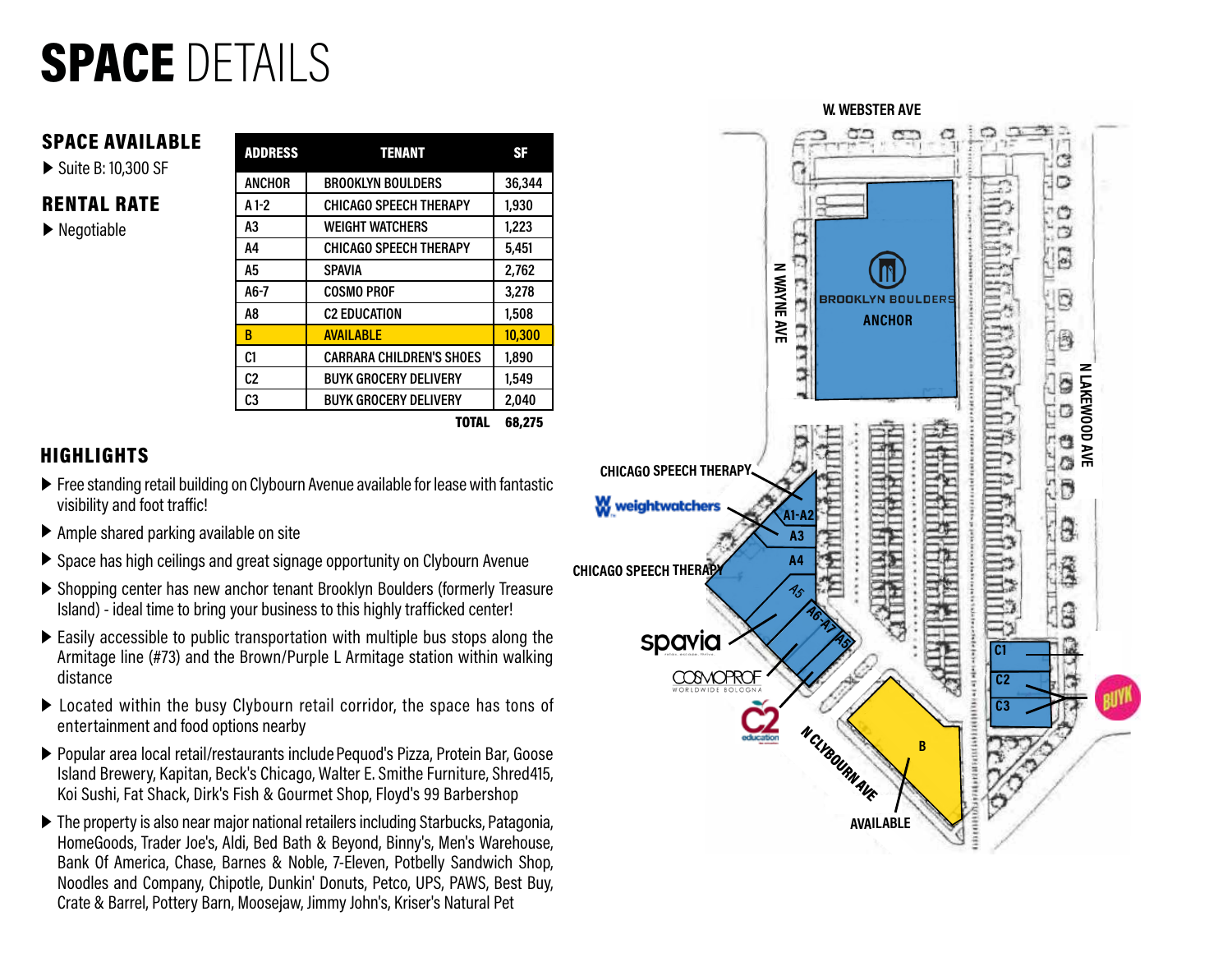### AREA MAP

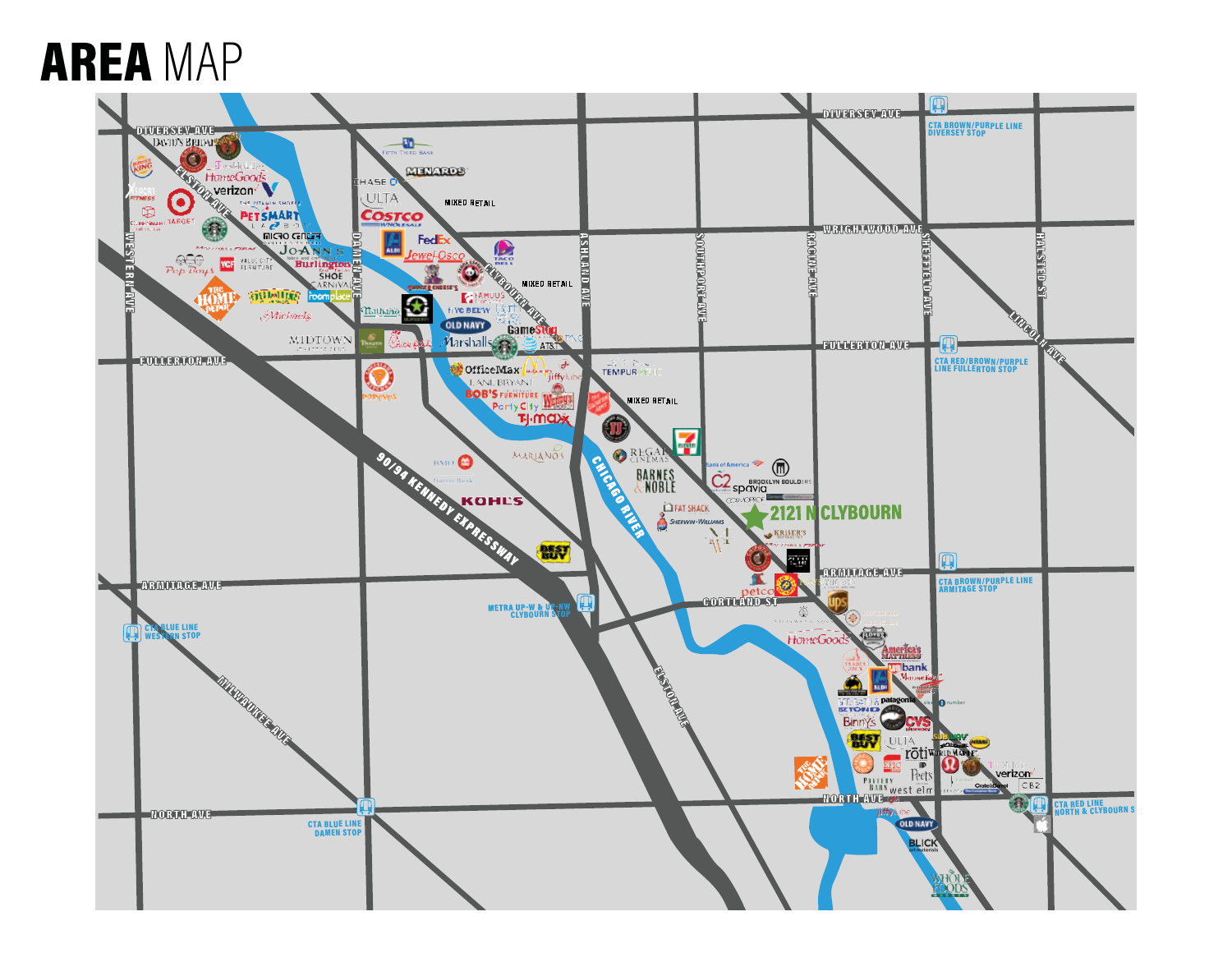### SUITE B PHOTOS